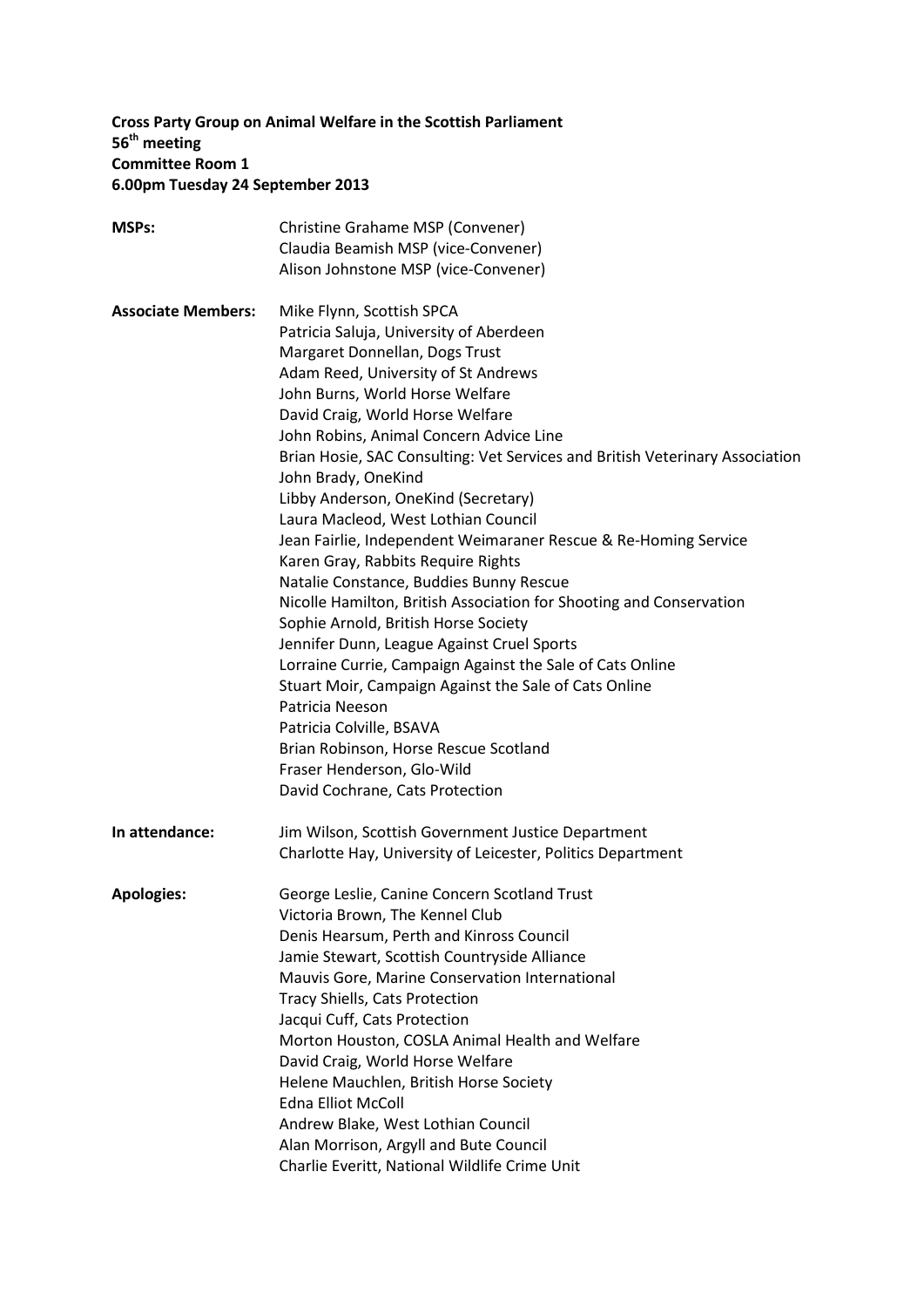## **1. Welcome and introductions**

Introductions had already been made at the preceding Annual General Meeting.

## **2. Apologies**

As per the attendance list.

## **3. Minutes of previous meetings**

The minutes of the meeting on 5 February 2013 were considered. A new draft of the Matters arising section was read out. John Robins (Animal Concern) (JR) agreed that the matter he had raised was covered. The minutes of 5 February were approved.

The minutes of the meeting on 21 May 2013 were considered. Amendments requested by Scotland for Animals (SfA) had been shown verbatim for the Group to consider. The second sentence in the proposed SfA amendment at item 3 was not agreed and the whole amendment at item 5 was not agreed.

There was concern that compulsory CCTV could have been introduced to abattoirs in Scotland as a measure under Regulation 1099/2009.

JR asked why proceedings could not be recorded to avoid many of the problems the Group had recently experienced and this led to a discussion. While recording could be used as a back up to notes, provided that all members consented to this, most speakers wished to encourage open and free discussion and felt that recording would stifle this.

## **4. Matters arising**

**Control of Dogs**: Jim Wilson (Scottish Government) (JW) mentioned the UK government's Anti-Social Behaviour, Crime and Policing Bill. The Bill would introduce an aggravated offence regarding attacks on assistance dogs and a measure allowing the courts to take the character of an owner into account when assessing the risk posed by a particular dog. The Scottish Government supported extending these measures to Scotland.

There had also been a question to the Justice Minister by the Convener regarding the number of investigations under the Control of Dogs (Scotland) Act 2010 and the number of Dog Control Notices (DCNs) issued. There had been over 2,000 investigations conducted during year 2 (Parliamentary Question refers) and 235 DCNs since the Act came into force in 2011.

JW, Laura McLeod (West Lothian Council) (LM) and Police Scotland had met to discuss enforcement. Local authorities were taking different approaches: for example, West Lothian was serving a large number of DCNs, while others served none. City of Edinburgh Council preferred to use Acceptable Behaviour Contracts (ABCs) with dog owners. The Scottish SPCA was to be consulted about its concerns over destruction of dogs. There was not yet appropriate case reporting or complete understanding of the Act. Only certain cases, such as "dog-on-dog" attacks, could be reported by police, meaning that an increased burden was carried by local authorities.

It was suggested that responsible ownership and micro-chipping could be covered in a Christmas message.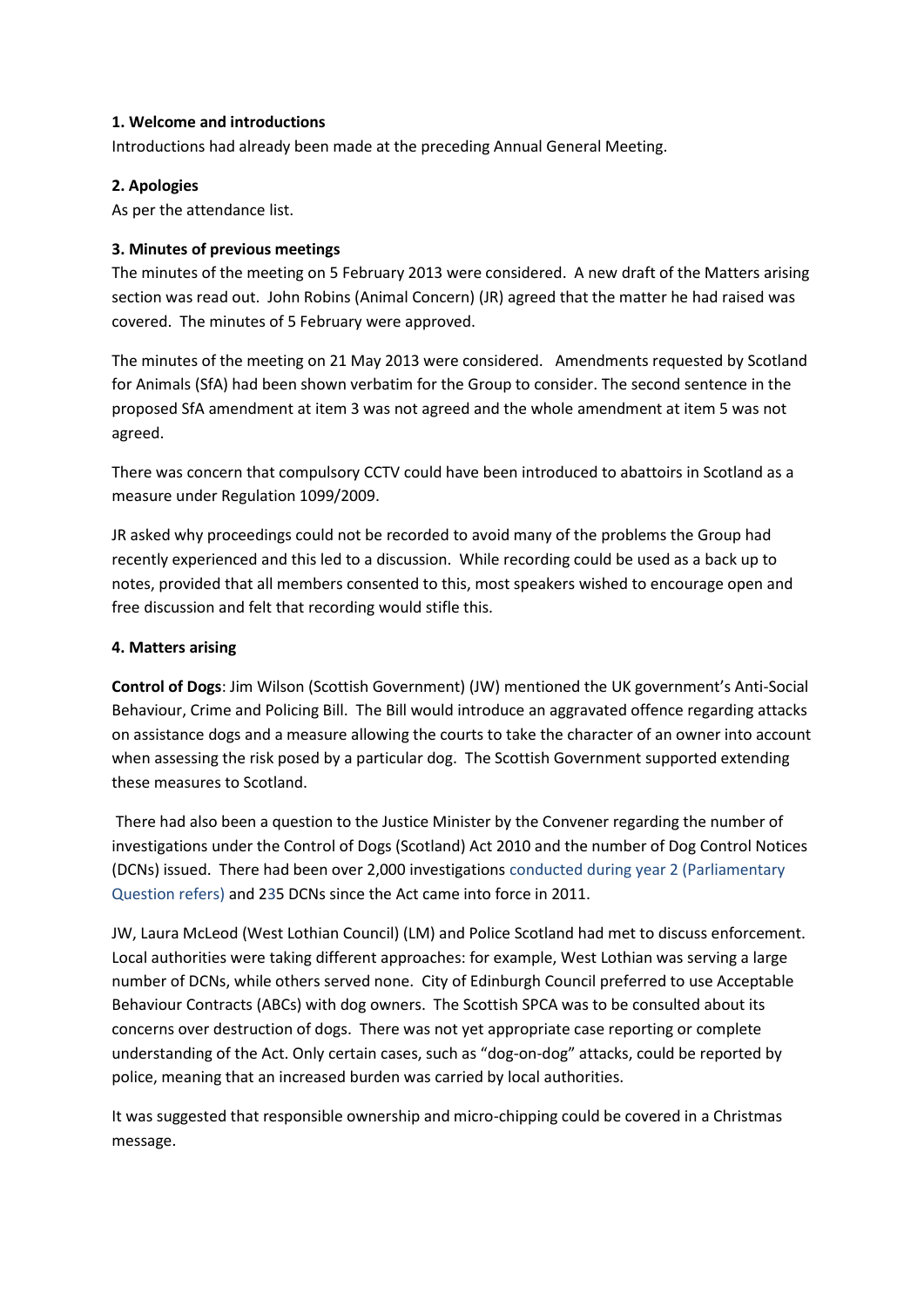Extracts from comments supplied by dog trainers about application of DCNs were circulated and would be emailed to members.

**CCTV in slaughterhouses**: Alison Johnstone MSP (AJ) had lodged questions for the SG view on different approaches to the use of CCTV. SG responded that the position was under review and mandatory CCTV remained an option if proportionate and effective. It was continuing to collect information and once a clear picture had been reached, would decide what further action was appropriate.

It was suggested that supplementary questions be asked regarding timescales for further action.

The CCTV subgroup was still in existence and another meeting could be arranged.

The low rate of return to the sub-group's survey of abattoirs, despite being sent out twice, was noted. The issue of costs should be examined.

# **Action: LA to circulate survey report to whole group for information. Members interested in attending a sub-group meeting to inform LA. LA to seek date for sub-group to meet in the new year.**

# **4. Pet vending in Scotland – discussion**

JB/OK referred to reports produced by OneKind including the major *Caged to Sell* report in 2003. This had shown animals exhibiting abnormal behaviour and animals in enclosures that were too small. Three-quarters of the abnormal behaviour was observed in "exotic" species (excluding fish). Recent examples included reptiles burned by heatlamps; snakes in small containers unable to fully extend themselves; a retailer boasting of being able to supply an endangered species; a customer walking into a pet shop and selling a snake; fish supplied in crates containing over 2,000 animals; exotic animals still being captured in the wild for the pet trade.

Online examples recently highlighted by the Pet Advertising Advisory Group (PAAG) included a puppy offered for swap with a mobile phone; an Arctic fox for sale; an underage Staffie puppy; and a Golden Retriever wanted for swap with a Chihuahua.

OneKind was lobbying for a wholesale review of the Pet Animals Act 1951JB/OK commended the approach of countries such as Belgium, which was now taking a "positive list" approach to identifying which species might be kept privately as pets.

Karen Gray (Rabbits Require Rights) (KG) highlighted the lack of care advice, and the misleading advice, given by pet shops.

One pet shop in Edinburgh had been warned not to house rabbits with guinea pigs but persisted in doing so. Wrong diets were fed, leading to stomach problems that could swiftly prove fatal. Poor diet meant that teeth were not worn down properly.

Quality of staff in large stores was variable, while adoption schemes were often a way of disposing of old stock. Inappropriate store layout allowed dogs and children to get far too close to rabbits, which were a prey species.